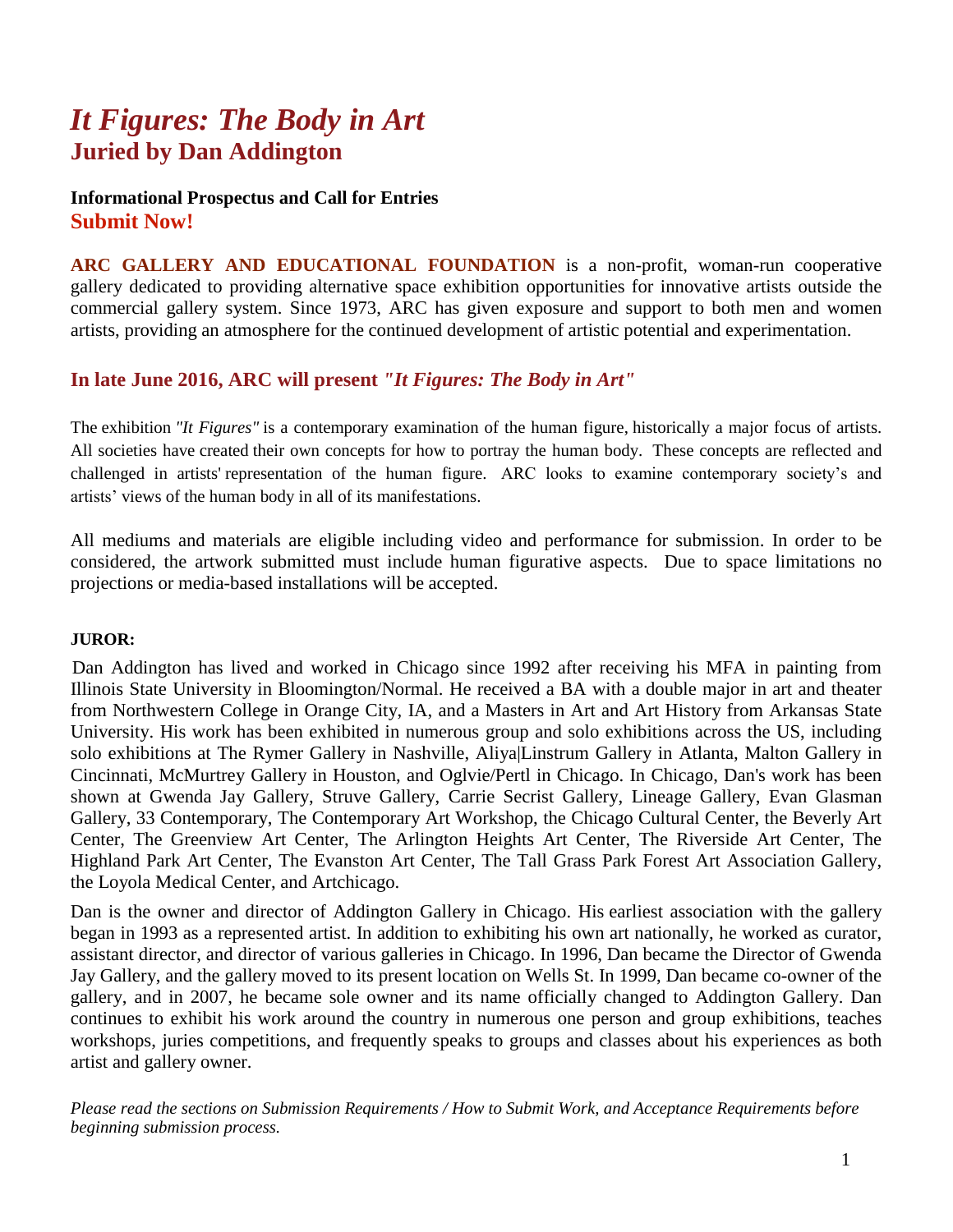# **Calendar, Eligibility and Fees**

**CALENDAR: All dates are 2016** Deadline for Submission of Applications: Friday, May 6<sup>th</sup> at 11:59pm CST Notification of Acceptance: Will go out by email May  $29<sup>th</sup>$  and May 30th Work Delivered to ARC: June  $15^{th}$ ,  $16^{th}$ ,  $17^{th}$ , and  $18^{th}$  between 12-6pm only (gallery hours) Exhibition Dates: June 22, 2016 – July 16, 2016 Opening Reception: Friday, June 24th from 6pm - 9pm Pick-Up Work at Gallery: Sat. July 17th from 4:30pm – 7:30pm and Sun. July 18th from12pm - 4pm Shipped Work Return Date: Thurs. July 20th, 12-6pm \*Pre-Paid FedEx or UPS is required. *Do not use the U.S. Postal Service.*

# **ELIGIBILITY:**

Original works created within the last three years. All mediums and materials will be considered in addition to video and performance based arts. Work must include figurative aspects to be considered. No projections or media installations will be accepted for this show due to space limitations. Open to all artists, nationwide and international.

**SUBMISSION REQUIREMENTS / HOW TO SUBMIT**: Submission is a two-step process.

- 1) All artists must fill out an online application. Link to online application can be found on ARC's website at www.arcgallery.org under the section "News and Events". (An online payment for show can be paid during this step.) You will receive a confirmation email upon completion of online application.
- 2) The following must be submitted by email when confirmation is received.
	- Jpegs (hi-res) of images. All images must be saved using the number corresponding to the image list on the online application form, the artists first and last initials, in capitols, and the full title of their artwork. For example: 1CKpathwaystobliss.jpg., 2CKheavensgate.jpg, etc.
	- Please put "It figures submission" in email subject line when ready to send images to gallery email.

## **Gallery's email is: info@arcgallery.org**

## **EXHIBITION AND DELIVERY REQUIRMENTS:**

- Work must arrive by scheduled dates or will not be hung.
- A label must be attached to the back/bottom of each work with name, title, medium and price.
- Work must be presented in a manner appropriate to the artwork and be equipped for presentation. If work isn't shown in the traditional gallery sense; it should still able to be displayed in a professional manner by gallery installers per artist specifications.NO MAGNETS.
- Images of accepted works may be used at the sole discretion of ARC for promotional purposes including but not limited to invitations, postcards, and website. Image will include attribution.
- Absolutely no Peanuts in shipping boxes!!!!
- Work must be able to remain in exhibition through exhibition dates. No work can be retrieved early.

No work which was not originally selected by juror will be hung. **FEES**: